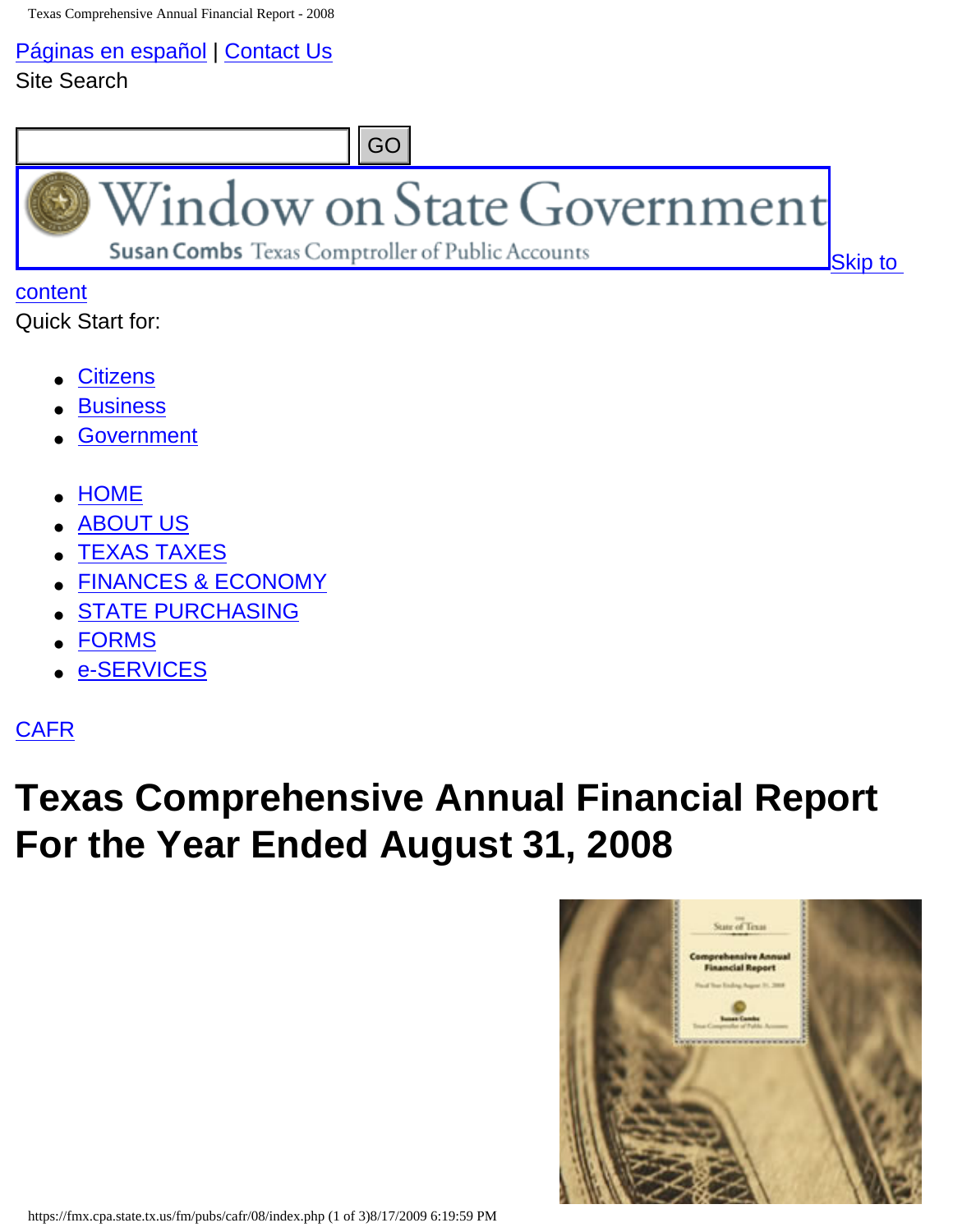

## **Full PDF File (view or print the entire document)**

• 2008 Texas Comprehensive Annual Financial Report 鴨 (15 MB)

## **Small PDF Files (view or print only what you need)**

All files one megabyte or less except as noted.

- [Acknowledgments](https://fmx.cpa.state.tx.us/fm/pubs/cafr/08/pdf/08_cafr_acknow.pdf) 配
- [Table of Contents](https://fmx.cpa.state.tx.us/fm/pubs/cafr/08/pdf/08_cafr_toc.pdf) **鴨**
- **Introductory Section** 日
- Independent Auditor's Report 鴨 (7 MB)
- [Management's Discussion and Analysis](https://fmx.cpa.state.tx.us/fm/pubs/cafr/08/pdf/08_cafr_mda.pdf) 鴨
- [Basic Financial Statements](https://fmx.cpa.state.tx.us/fm/pubs/cafr/08/pdf/08_cafr_basic.pdf) 图
- Notes to Financial Statements H (4 MB)
- [Required Supplementary Information](https://fmx.cpa.state.tx.us/fm/pubs/cafr/08/pdf/08_cafr_supp.pdf) 鴨
- [Governmental Funds](https://fmx.cpa.state.tx.us/fm/pubs/cafr/08/pdf/08_cafr_govt_funds.pdf) 鴨
- [Enterprise Funds](https://fmx.cpa.state.tx.us/fm/pubs/cafr/08/pdf/08_cafr_ent_funds.pdf) 鴨
- **Fiduciary Funds** 鴨
- **Discretely Presented Component Units**
- **Statistical Section** 偶
- **[Texas Online](http://www.texasonline.com/)**
- [Statewide Search from the Texas State Library](http://www.tsl.state.tx.us/trail/)
- [State Link Policy](http://www.dir.state.tx.us/standards/link_policy.htm)
- [Texas Homeland Security](http://www.texashomelandsecurity.com/)

**Susan Combs**, Texas Comptroller • [Window on State Government](http://www.window.state.tx.us/) • [Contact Us](http://www.window.state.tx.us/contact.html)